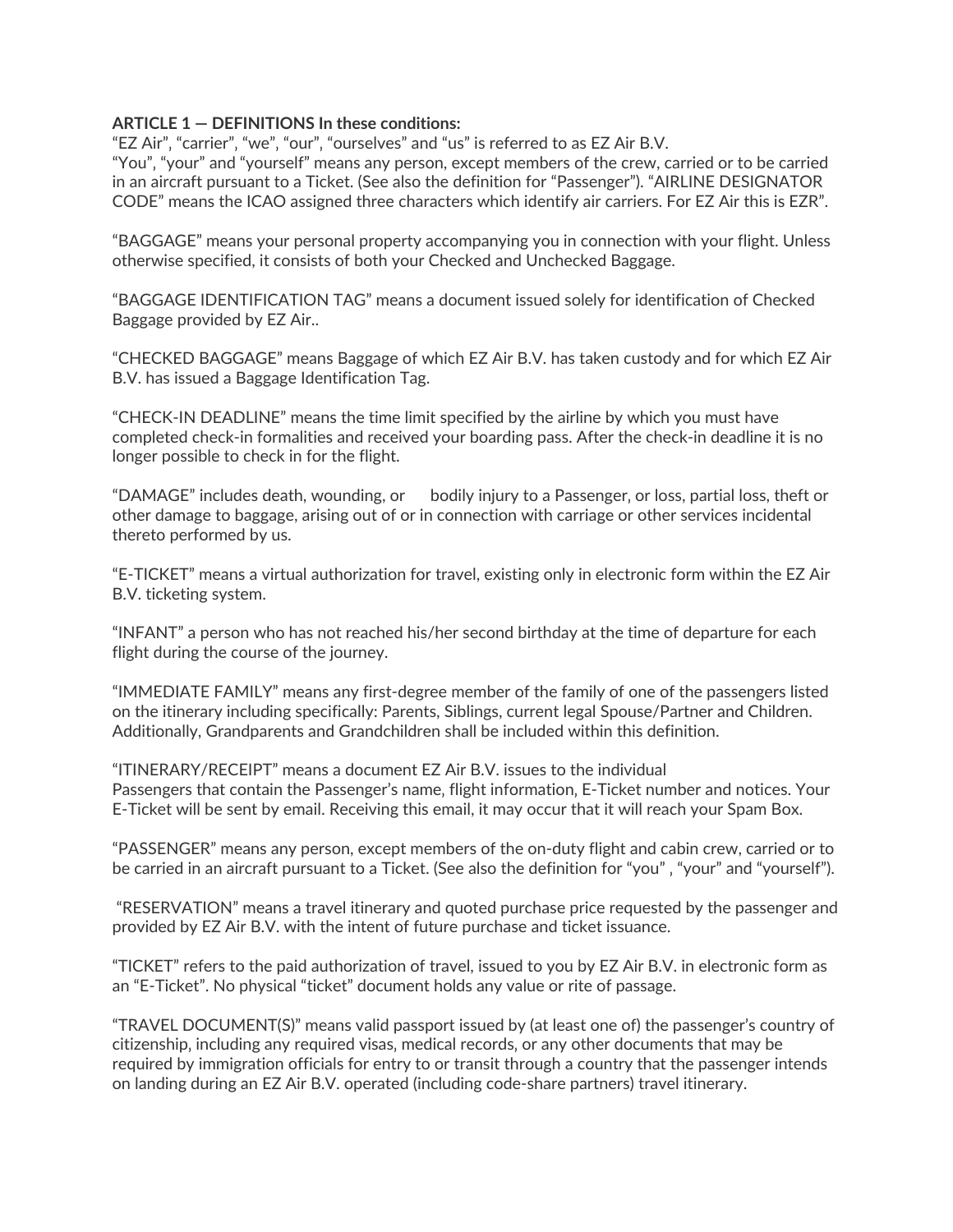"UNCHECKED BAGGAGE" means any of your Baggage other than Checked Baggage.

### **ARTICLE 2 APPLICABILITY**

2.1 GENERAL Except as provided in Articles 2.2, 2.3 and 2.4, our Conditions of Carriage apply only on those flights, or flight segments, where EZ Air B.V. or EZ Air B.V.'s Airline Designator Code is indicated in the carrier box of the Ticket for that flight or flight segment.

2.2 CHARTER OPERATIONS If carriage is performed pursuant to a charter agreement, these Conditions of Carriage apply only to the extent they are incorporated by reference or otherwise, in the charter agreement or the Ticket.

## 2.3 OVERRIDING LAW

2.3.1 These Conditions of Carriage are applicable unless they are inconsistent with applicable law in which event such law shall prevail.

2.3.2 Severability – If any provision of these Conditions of Carriage is invalid under any applicable law, the other provisions shall nevertheless remain valid.

2.4 CONDITIONS PREVAIL OVER REGULATIONS Except as provided in these Conditions of Carriage, in the event of inconsistency between these Conditions of Carriage and any other regulations EZ Air B.V. may have, dealing with particular subjects, these Conditions of Carriage shall prevail.

# **ARTICLE 3 — TICKETS**

3.1 GENERAL PROVISIONS 3.1.1 EZ Air B.V. will provide carriage only to the passenger named in the Ticket. All passengers will be required to produce legally accepted photo identification. 3.1.2 A Ticket is not transferable, including name changes, except when provided for in our regulations.

3.1.3 EZ Air B.V. Tickets cannot be endorsed for use with other carriers. Flights may be changed in accordance with EZ Air B.V. regulations and may be subject to payment of a change fee plus any difference in price between the original fare paid and the new fare class dependent on the class of fare originally purchased. Some fare classes are not modifiable or refundable under any circumstance. Passengers may also wish to ensure that they have appropriate insurance to cover instances where passengers have to cancel Tickets, or segments thereof, or are prevented from reaching the airport of departure by the Check-In Deadline by reason of 'force majeure'.

# 3.2 VALIDITY

3.2.1 Except as otherwise provided in these Conditions, issued tickets are valid only for the flight(s), date(s) and route specified on the Ticket.

3.2.2 In the event of death of a Passenger, the Tickets of the Passenger who passed away and of his or her immediate family member(s) travelling on the same reservation may be modified by waiving any restriction on changing the Ticket itinerary upon production of suitable documentary evidence. In the event of a death in the immediate family of a Passenger who has commenced travel, the validity of the affected Passenger's Ticket and those of his or her accompanying immediate family member(s) may likewise be modified upon production of evidence of death.

3.2.3 If allowed by the fare class purchased, all changes made after the original scheduled departure date must be made within 364 days of the original purchase date of the ticket. This date may not be changed or extended regardless of the changes made from the original reservation.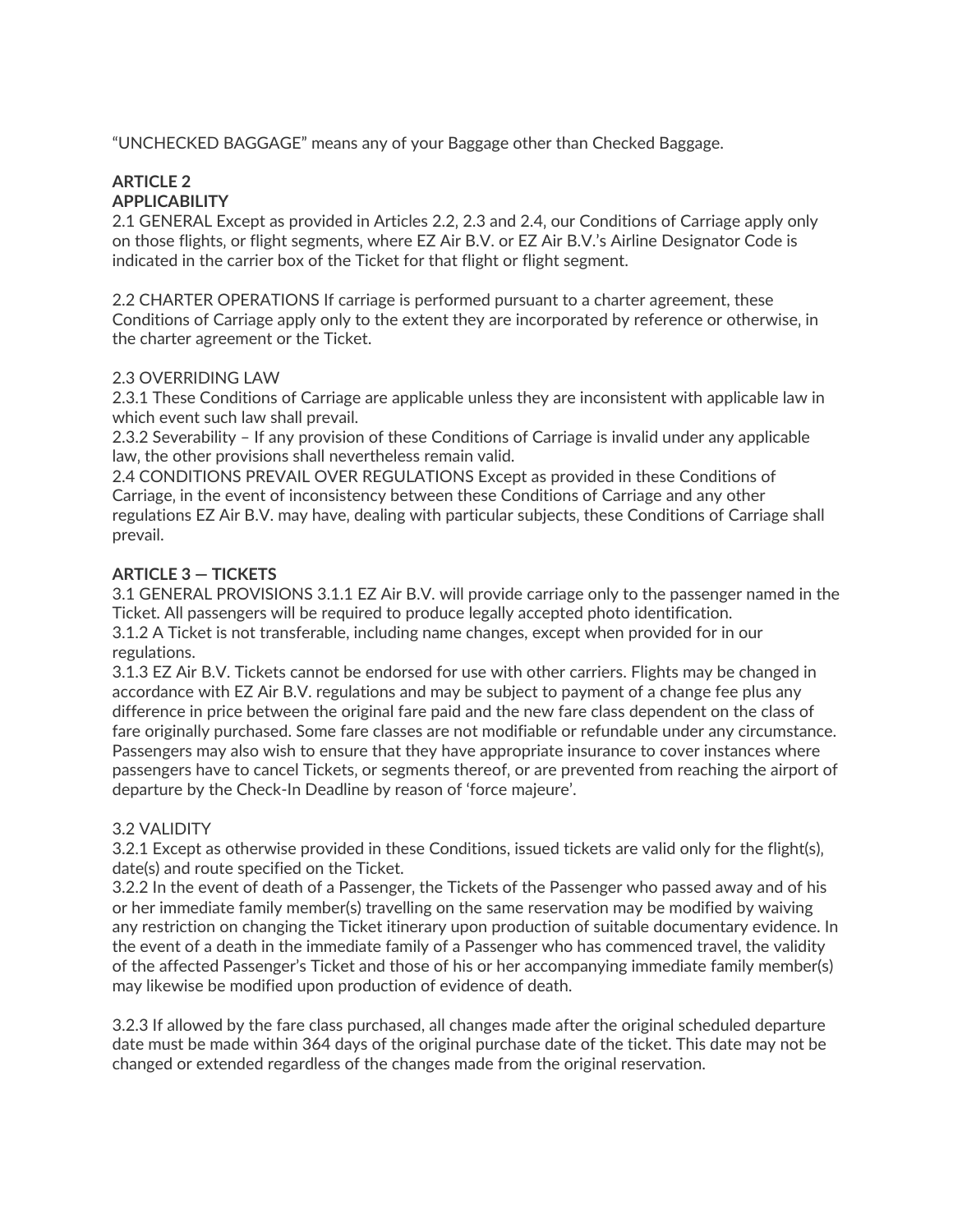## 3.3 OUR NAME AND ADDRESS

Our name may be abbreviated to our Airline Designator Code, or otherwise, in the Ticket. Our Registered Address Rooseveltweg 505-D.

## ARTICLE 4 – FARES, TAXES, FEES AND CHARGES

#### 4.1 FARES

Fares apply only for carriage from the airport at the point of origin to the airport at the point of destination, unless otherwise expressly stated. Your fare will be calculated in accordance with EZ Air B.V. tariffs and fare categories in effect on the date of payment of your ticket for travel on the specific dates and itinerary shown on it. Should you change your itinerary or dates of travel, this may impact the fare to be paid.

4.1.1 FARE CLASSES – Rules regarding the specifics of changeability "cancel-ability '' and fees that may be associated with such changes or cancelations are determined by the class of service and date purchased. Fare class rules may change from time to time; however, the rules in effect on the date of purchase shall determine the rules applicable to any given ticket, this is not applicable on any tax, fee or charge not directly imposed by EZ Air B.V.

4.2 CHARGES EZ Air B.V. may apply a change fee should you ask to change your travel plans from the original ticketed reservation dependent on the fare class purchased. In addition, the difference between the fare paid on the original ticket and the fare available on the new date / time requested may also be applied. Some fare classes are not able to be changed unless requirements in section 3.2.2 are applicable. EZ Air B.V. may apply an administration fee should you ask us to refund those monies of unused portions of refundable fares, dependent on the fare class purchased. EZ Air B.V. may at our sole discretion amend either or both of these fees from time to time and the amount of these fees are available from us on request, as applicable on the date of ticket issuance. No employee of EZ Air B.V., nor any employee of any of our Handling Agents who may represent EZ Air B.V., has the authority to waive or modify these charges under any circumstances except those as explicitly referred to in these terms and conditions, specifically in reference to section

4.3 CURRENCY Fares, taxes, fees and charges are payable in the currency of the country of origin of travel unless another currency is indicated by us at or before the time payment is made (for example' because of the non-convertibility of the local currency). EZ Air B.V. may, at our sole discretion, accept or demand payment in another currency, and will at our sole discretion determine our conversion rate for foreign currency.

# **ARTICLE 5 — RESERVATIONS AND SEATING**

#### 5.1 RESERVATION REQUIREMENTS

5.1.1 EZ Air B.V. will record your reservation(s) and provide you with a record locator and ticketing time limit, if applicable, at the time of reservation. Upon request, EZ Air B.V. will provide you with written confirmation of your reservation(s).

5.1.2 Certain fares have conditions that limit or exclude your right to change or cancel tickets, once issued.

5.1.3 Reservations, dependent on fare class reserved, are subject to time limits in which payment and ticketing must occur. Reservations whose time limits have elapsed may be canceled without notice. 5.1.4 In the event that EZ Air B.V. must cancel, delay, or otherwise adjust the operation of a flight, EZ

Air B.V. may cancel any or all non-ticketed reservations with or without notice.

5.1.5 Passengers may change or cancel an unticketed reservation's itinerary at any time without penalty; however a difference in fare available on a new itinerary may apply.

5.1.6 Passengers do not derive any rights for travel, compensation or otherwise upon reservation.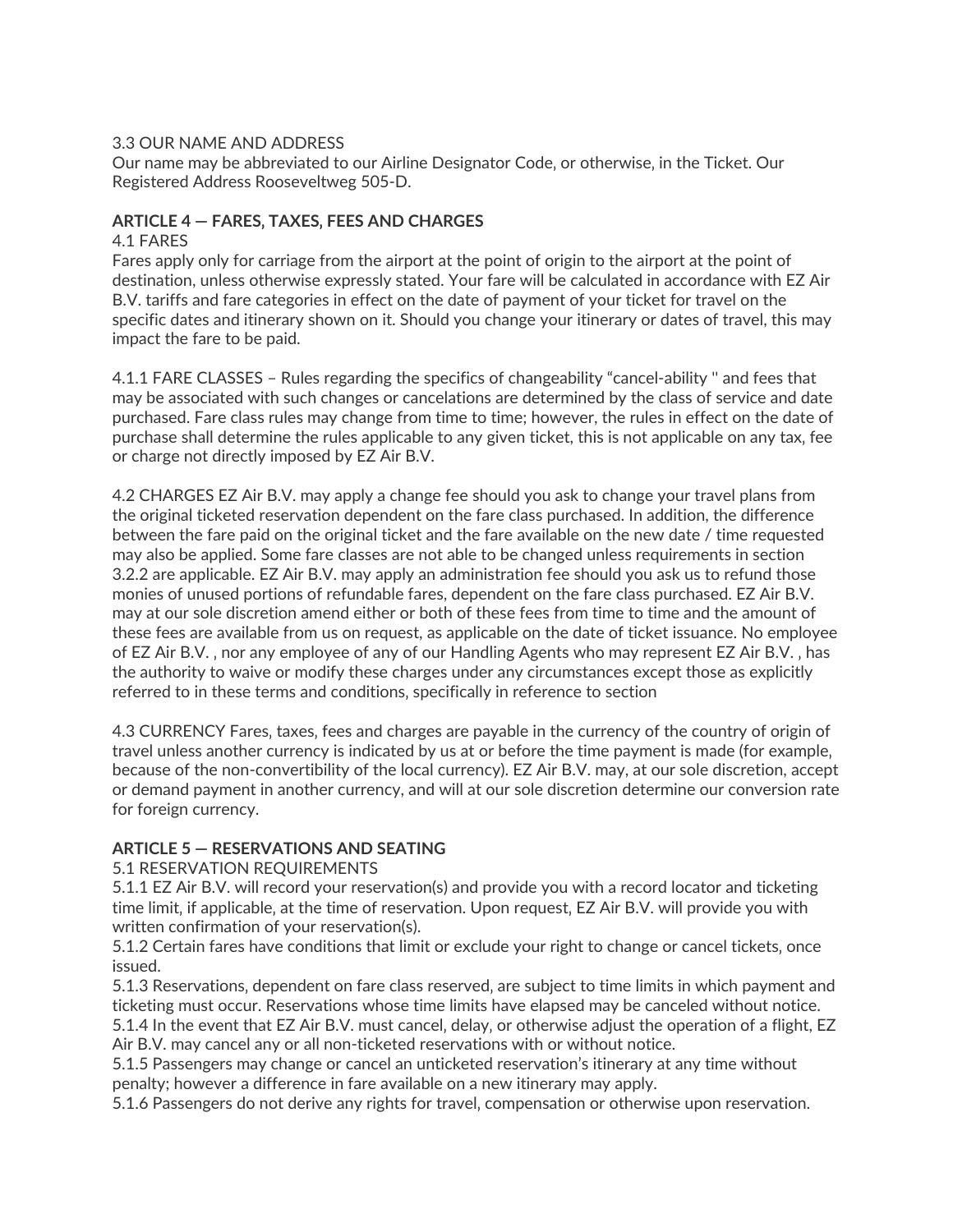Rights are only conferred upon payment and ticketing.

5.1.7 Fares quoted at the time of reservation are valid only until tickets are issued against the reservation or the time limit expires, even if the reservation is not canceled as per section 5.1.3, whichever occurs first.

5.1.8 Taxes and fees are subject to change up to the time of purchase, regardless of amounts quoted at the time of reservation.

5.1.9 Reservations are non-transferable, including name changes, at any time under any condition. Name change fee is USD. 40,-.

5.1.10 Ticketed flight segments, or ticket coupons, must be utilized in the order which is presented on the flight itinerary and e-ticket record. Attempted use of any ticket coupon prior to the use of any previous ticket coupon(s) is not allowed and will result in your being denied the use of such coupon(s) and/or additional change or exchange fees that may be allowed by the ticketed fare class(es). Additionally, the use of a flight coupon without the prior use of the preceding flight segment coupon(s) will invalidate any and all remaining ticketed flight segment coupon(s) for travel, including cancelation of reserved space, without refund or exchange value regardless of ticketed fare class(es). 5.1.11 In case a passenger is no-show at the scheduled departure date and time, the ticket will no longer be valid nor is the passenger entitled to any refund.

5.2 PERSONAL DATA 5.2.1 You recognize that personal data has been given to us for the purposes of: making a reservation and purchasing a Ticket. For this purpose, you authorize us to retain and use such data and to transmit it to our own offices or agents, or as required by government entities as part of your reserved travel plans.

5.2.2 Passenger Notification Information: Should EZ Air B.V. be required to reschedule, reroute, or cancel any flight upon which a passenger has a paid, issued ticket, EZ Air B.V. will make every goodwill attempt to contact the passenger(s) using information provided at the time of reservation and/or ticket issuance. Responsibility falls upon the passenger to voluntarily provide EZ Air B.V. with valid contact information both at the place of origin and the place of destination where the passenger can be reached in case of rescheduling or cancelation. EZ Air B.V. shall attempt to provide notice as soon as possible once the decision to reschedule has been made.

# **ARTICLE 6 — CHECK-IN AND BOARDING**

6.1 Unless otherwise specified by us or by any applicable governmental or airport authority the Check-In Deadline for a flight operated by us is 60 minutes prior to scheduled departure time. EZ Air B.V. reserves the right to cancel your ticketed reservation and to deny you boarding if you do not comply with the Check-in Deadline indicated.

6.2 All passengers must present valid, legal travel documents and may be asked for proof of payment for all flights upon check-in.

6.3 All passengers are responsible for obtaining and possessing valid travel documents for their intended destination and any intermediate stops or transit points. Refer to section 12.1.

6.4 You must be present at the boarding gate no later than 30 minutes prior to departure. If you fail to arrive at the boarding gate by this time, the space reserved for you may be cancelled.

6.5 EZ Air B.V. will not be liable to you or any other party for any loss or expense incurred from the delay of the passenger due to traffic to the airport, anyone acting on behalf of the airport or government authority, security, immigration, or customs procedures.

6.6 EZ Air B.V. will not be liable to you for any loss or expense incurred due to your failure to comply with the provisions of this Article.

# **ARTICLE 7 — REFUSAL AND LIMITATION ON CARRIAGE**

7.1 RIGHT TO REFUSE CARRIAGE 7.1.1 EZ Air B.V. may refuse to carry you or your Baggage if EZ Air B.V. has previously notified you in writing that EZ Air B.V. would not at any time after the date of such notice carry you on our flights.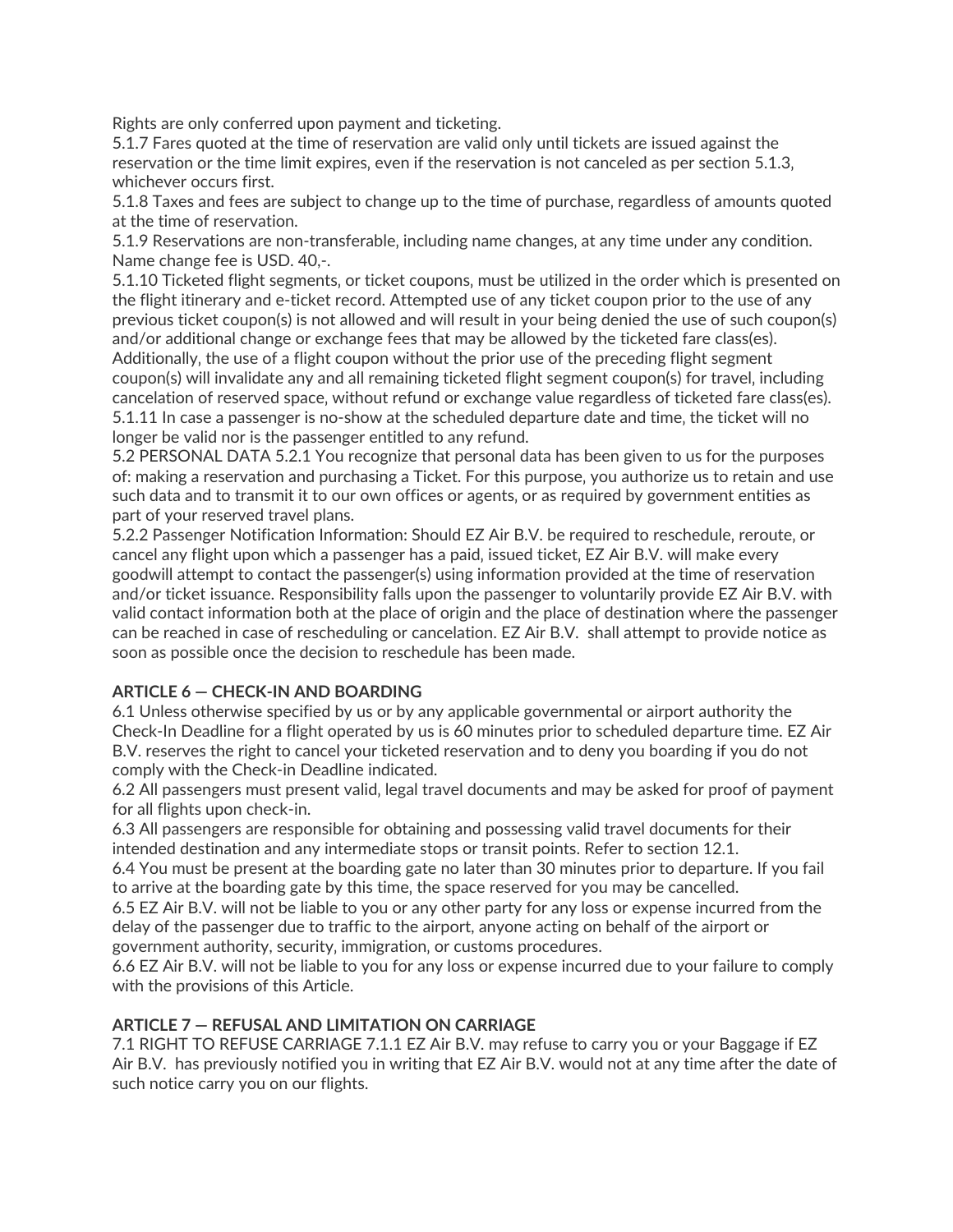7.1.2 EZ Air B.V. may also refuse to carry you or your Baggage if one or more of the following have occurred or EZ Air B.V. reasonably believes may occur:

7.1.2.1 Such action is necessary in order to comply with any applicable government laws, regulations, or orders;

7.1.2.2 The carriage of you or your Baggage may endanger or affect the safety, health, or materially affect the comfort of other passengers or crew;

7.1.2.3 Your mental or physical state or attitude or demeanor, including your impairment from alcohol or drugs, presents a hazard or risk to yourself, to passengers, to crew, or to property;

7.1.2.4 You have committed misconduct on a previous flight;

7.1.2.5 You have refused to submit to a security check;

7.1.2.6 You have not paid the applicable fare, taxes, fees or charges;

7.1.2.7 You owe EZ Air B.V. any money in respect of a previous flight owing to payment having been dishonored, denied or recharged against us;

7.1.2.8 You do not appear to have valid travel documents, may seek to enter a country through which you may be in transit for which you do not have valid travel documents' destroy your travel documents during flight or refuse to surrender your travel documents to the flight crew, against receipt, when so requested;

7.1.2.9 You cannot prove that you are the person named in the Ticket;

7.1.2.10 You fail to observe all EZ Air B.V. instructions with respect to safety or security.

If EZ Air B.V. has, in the reasonable exercise of our discretion under this Article 7.1.2 refused to carry you on the basis of any of the above, or have removed you in route, EZ Air B.V. may, at our sole discretion, cancel the remaining unused portion of your Ticket and you will not be entitled to either further carriage by us or a refund from us, regardless of class of ticket purchased. EZ Air B.V. will not be liable for any consequential loss or damage alleged due to any such refusal to carry or removal in route. EZ Air B.V. may also initiate legal actions against you for any damages EZ Air B.V. incurs due to any of the above.

7.2 SPECIAL ASSISTANCE Acceptance for carriage of young persons, incapacitated persons, pregnant women, persons with illness or other people requiring special assistance, including service animals, is subject to specific prior arrangement with us on terms and conditions which may be advised by us from time to time. Passengers with special needs or disabilities who have advised us of any special requirements at the time of booking, and which have been accepted by us, shall not subsequently be refused carriage on the basis of such disability or special requirements. Failure to advise EZ Air B.V. of any special needs on the day of ticketing, or 48 hours before departure, whichever occurs first, may result in the service being unavailable and your being refused carriage. If passengers need a wheelchair, the request for the wheelchair should be made to EZ Air B.V. upon booking or at least 48 hours before departure, whichever occurs first. For security reasons a maximum amount of wheel chairs may be predetermined. Last minute wheelchair requests will only be honored if a) wheelchairs are available at the time of request and b) if the maximum number of wheelchairs allowed on the flight has not been exceeded.

# **ARTICLE 8 — BAGGAGE**

8.1 FREE BAGGAGE ALLOWANCE 8.1.1 You may carry some Baggage, free of charge, subject to our conditions and limitations, which are stated on the itinerary receipt and may change with or without notice.

8.1.2 EZ Air B.V. will make every effort to transport your checked baggage with you on your flight; refer to section 8.6.3.

8.2 EXCESS BAGGAGE You may be required to pay a charge for carriage of Baggage in excess of the free Baggage allowance. These rates are available from us upon request and subject to change from time to time with or without notice.

8.3 ITEMS UNACCEPTABLE AS BAGGAGE 8.3.1 You must not include in your Baggage: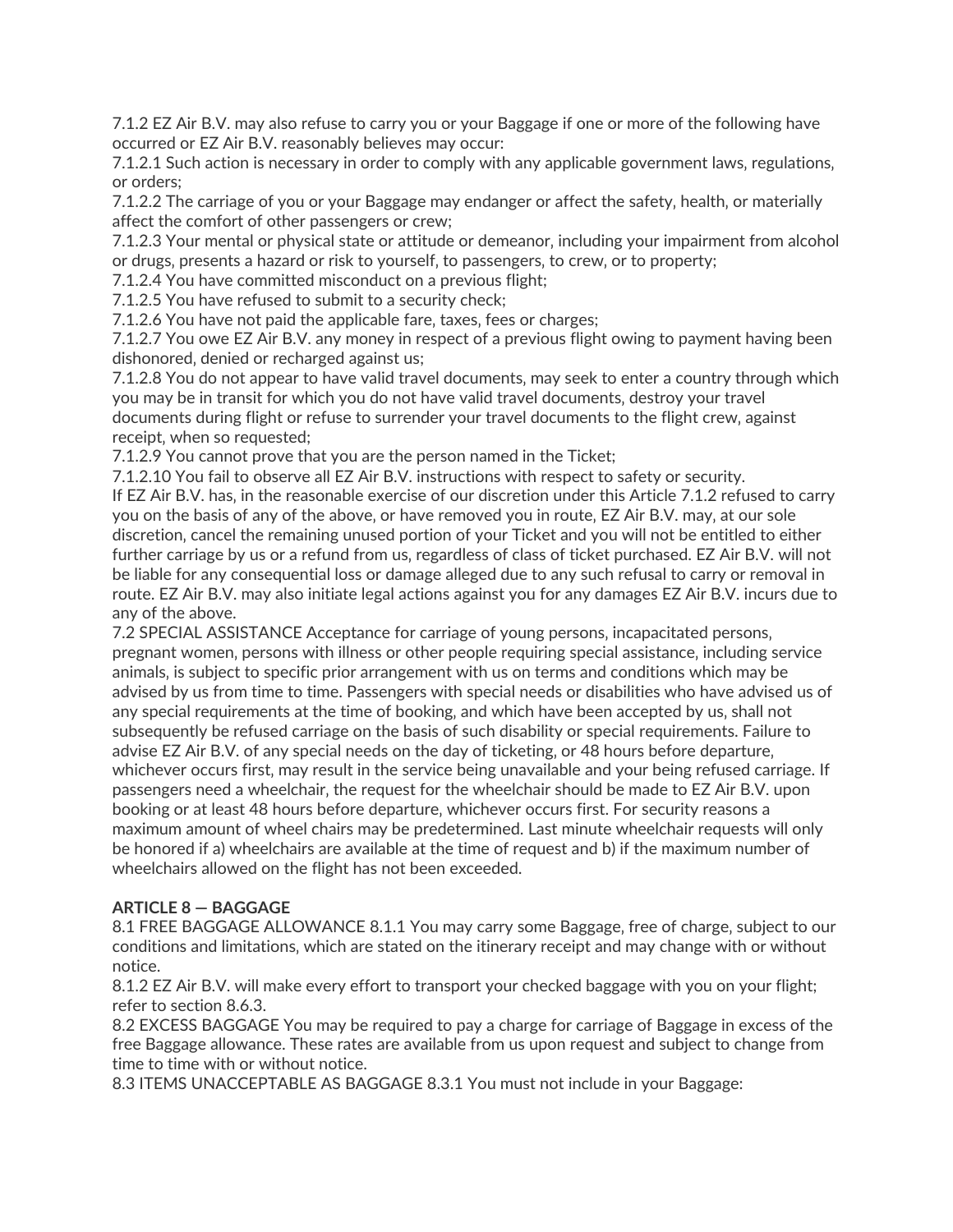8.3.1.1 Items which are likely to endanger the aircraft or persons or property on board the aircraft, such as those specified in the International Civil Aviation Organization (ICAO) Technical Instructions for the Safe Transport of Dangerous Goods by Air and the International Air Transport Association (IATA) Dangerous Goods Regulations;

8.3.1.2 Items the carriage of which is prohibited by the applicable laws, regulations or orders of any state to be flown from or to;

8.3.1.3 Items which are reasonably considered by us to be unsuitable for carriage because they are dangerous, unsafe or by reason of their weight, size, shape or character, or which are fragile or perishable having regard to, among other things, the type of aircraft being used;

8.3.1.4 Firearms or ammunition, explosives and detonators. Unloaded firearms and other weapons may be declared as checked baggage after approval from the Director of Safety for EZ Air B.V.. whose determination is final, assuming all other baggage regulations are met;

8.3.1.5 Fish, game or hunting trophies. Wildlife for research and education purposes (living or not) may be transported with proper documentation from government authorities assuming all other baggage regulations are met;

8.3.1.6 Any items prohibited for carriage by local regulations, i.e. Historical artifacts, shells and any other articles protected under law.

8.3.2 Swords, knives, scissors, blades, cutlery, darts, syringes and other sharp objects and any item which, in our sole opinion, could be used as a weapon may be accepted as checked Baggage, at our discretion, but will not be permitted in the aircraft. Exceptions may made be for a limited number of medical syringes with needles, limited to a quantity required for your duration of travel, along with the accompanying medication, if a certified medical statement or prescription can be produced upon request.

8.3.3 EZ Air B.V. is not responsible for specific items in Checked Baggage including, but not limited to, money, medicine, jewelry, precious metals, keys, cameras, computers, personal electronic devices, negotiable papers, securities or other valuables, business documents, passports and other identification documents or samples.

8.3.4 If, despite being prohibited, any items referred to in Article 8.3 are included in your Baggage, EZ Air B.V. shall not be responsible for any loss or damage to such items.

8.4 RIGHT TO REFUSE CARRIAGE OF BAGGAGE 8.4.1 EZ Air B.V. will refuse to carry as Baggage the items prohibited by Article 8.3, and refuse further carriage of any such items upon discovery. 8.4.2 EZ Air B.V. may refuse to carry as Baggage any item reasonably considered by us to be unsuitable for carriage because of its size, shape, and weight, content, character, or for safety or operational reasons, or the comfort of other passengers.

8.4.3 EZ Air B.V. may refuse to accept Baggage for carriage unless it is in our reasonable opinion properly and securely packed in suitable containers. EZ Air B.V. shall not be liable for any costs or arrangements for baggage refused carriage under section 8.4 in its entirety or any subsection thereof. 8.5 RIGHT OF SEARCH For reasons of safety and security EZ Air B.V. may request that you permit a search and scan of your person and a search, scan or x-ray of your baggage. If you are not available, your baggage may be searched in your absence for the purpose of determining whether you are in possession of or whether your baggage contains any item described in Article 8.3.1 or 8.3.2 or any firearms, ammunition or weapons. If you are unwilling to comply with such request EZ Air B.V. may refuse to carry you and your baggage. In the event of a search or scan causes damage to you, or an xray or other scan causes damage to your baggage, EZ Air B.V. shall not be liable for such damage unless due to our fault or negligence. Right of search will be done by Airport Security or Customs. 8.6 CHECKED BAGGAGE 8.6.1 Upon delivery to us of your Baggage that you wish to check, EZ Air B.V. will take custody of it, and issue a Baggage Identification Tag for each piece of your Checked Baggage.

8.6.2 Checked Baggage must have your name or other personal identification affixed to it. 8.6.3 Checked Baggage will, whenever possible, be carried on the same aircraft as you, unless EZ Air B.V. decides for safety, security or operational reasons to carry it on an alternative flight. If your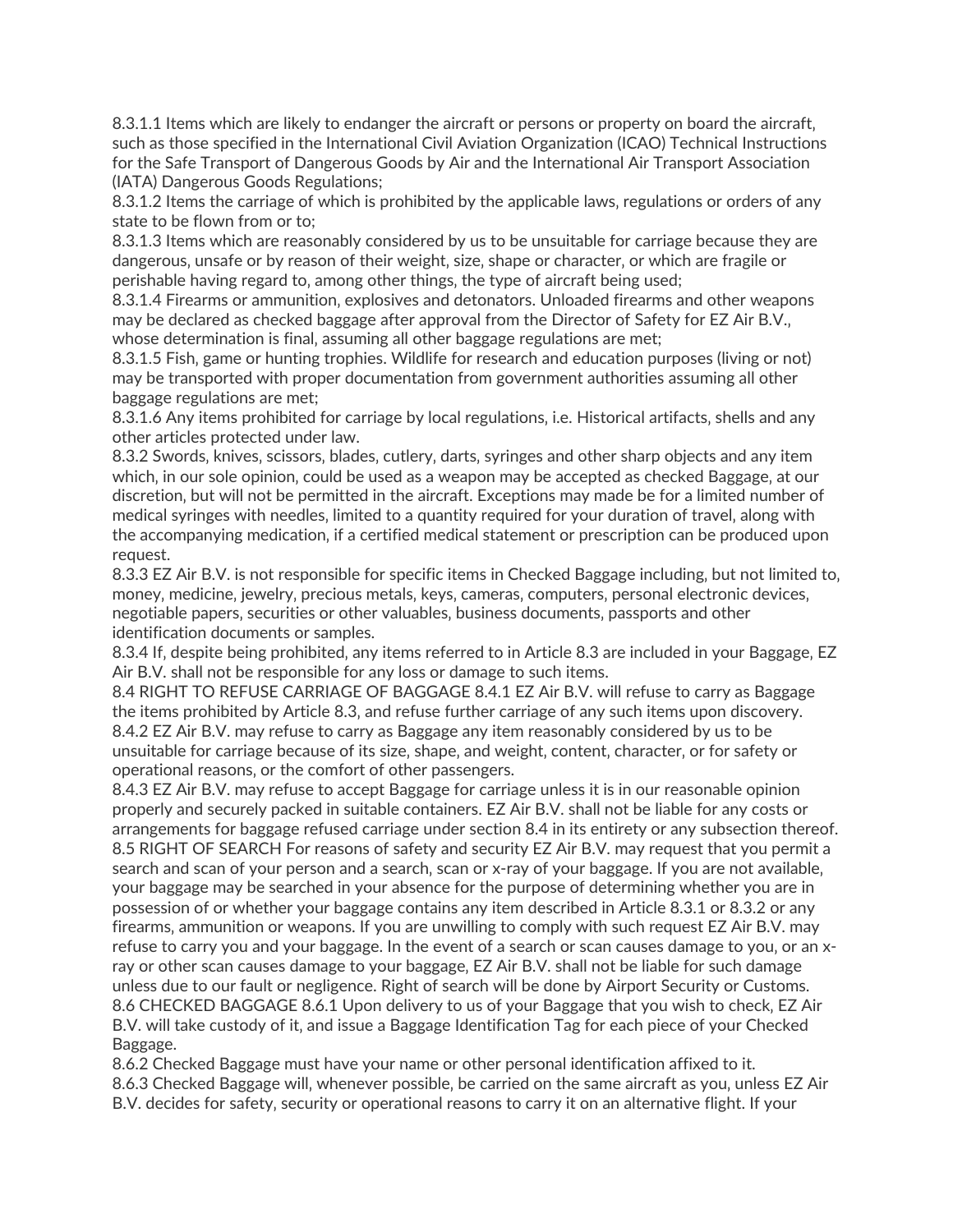Checked Baggage is carried on a subsequent flight EZ Air B.V. will deliver it to you within reasonable boundaries, unless applicable law requires you to be present for customs clearance.

8.6.4 Passengers are not required to place locks on their Baggage. Should passengers lock their Baggage and opening of said Baggage is required under section 8.5, EZ Air B.V. shall not be responsible for damages incurred to the lock(s), Baggage, or contents.

#### 8.7 UNCHECKED BAGGAGE

8.7.1 EZ Air B.V. may specify maximum dimensions and/or weight for Baggage that you carry on to the aircraft. Baggage that you carry onto the aircraft must be kept on your lap or under your seat, and may not form a safety hazard to any passenger in case of an emergency. If, in the judgment of the flight crew or check-in personnel, your Baggage cannot be stored in this manner, or if it is of excessive weight, or is considered unsafe for any reason, it must be carried as Checked Baggage or, at the discretion of the flight crew and handling personnel, placed as airside checked baggage.

8.7.2 Airside checked Baggage shall not apply towards the passenger's checked baggage allowance. 8.7.3 Objects which EZ Air B.V. deem unsuitable for carriage in the aircraft hold (such as delicate musical instruments), and which do not meet the requirements in 8.7.1 above, will only be accepted for carriage in the cabin compartment if you have given us notice in advance and permission has been granted by us, and on the basis of availability. You may have to pay a separate charge for this service up to and including the cost of a full-fare ticket.

8.7.4 EZ Air B.V. assumes no liability for any and all articles carried as unchecked baggage or subsequently checked as airside checked baggage.

## 8.8 COLLECTION AND DELIVERY OF CHECKED BAGGAGE

8.8.1 Subject to Article 8.6.3, you are required to collect your Checked Baggage as soon as it is made available at your destination. Should you not collect it within 72 hours of the aircraft's arrival, EZ Air B.V. may charge you a storage fee. Should your Checked Baggage not be claimed within 90 days of the time it is made available, EZ Air B.V. may dispose of it without any notice and any liability to you. 8.8.2 Only the bearer of the Baggage Identification Tag is entitled to delivery of the checked Baggage.

8.8.3 If a person claiming Checked Baggage is unable to produce and/or identify the Baggage by means of a Baggage Identification Tag' EZ Air B.V. will deliver the Baggage to such person only on condition that he or she establishes to EZ Air B.V. satisfaction his or her right to the Baggage. 8.8.4 As baggage is intended to protect the articles inside, EZ Air B.V. does not accept any liability for scratches, scuffs, stains and other minor damage resulting from normal wear and tear.

8.8.5 EZ Air B.V. assumes no responsibility for the damage to or loss of protruding baggage parts such as wheels, straps, pockets, pull handles, hangar hooks or any other items attached to the baggage.

8.8.6 Subject to laws and regulations of the destination airport, airside checked baggage may be collected airside at the destination or at the baggage claim. EZ Air B.V. assumes no responsibility for airside checked baggage.

8.9 ANIMALS 8.9.1 Carriage of animals, except service animals, shall be in accordance with EZ Air B.V. baggage policy and shall be considered either checked or unchecked baggage, dependent on the size of the kennel. All animals, except service animals, are required to be kept in a kennel, or similar container; that provides for the animal's well-being and the safety and security of other passengers and ground personnel. If the animal is to be transported in the cabin of the aircraft, the kennel must fit completely underneath the seat in front of the passenger's assigned seat to the satisfaction of the cabin crew, whose judgment is final. Notification of animal transport must be made and accepted by EZ Air B.V. at the time of reservation and final acceptance of the animal is the sole discretion of the check-in personnel and, ultimately, Captain of the aircraft, whose judgment is final. EZ Air B.V. shall not be liable for any expenses arising from an animal that is denied carriage.

8.9.2 Service animals are accepted as long as all of the following conditions are met: 8.9.2.1 Notification of the service animal must be made to EZ Air B.V. at the time of reservation or 72 hours before scheduled departure, whichever occurs first, depending on the size of the animal;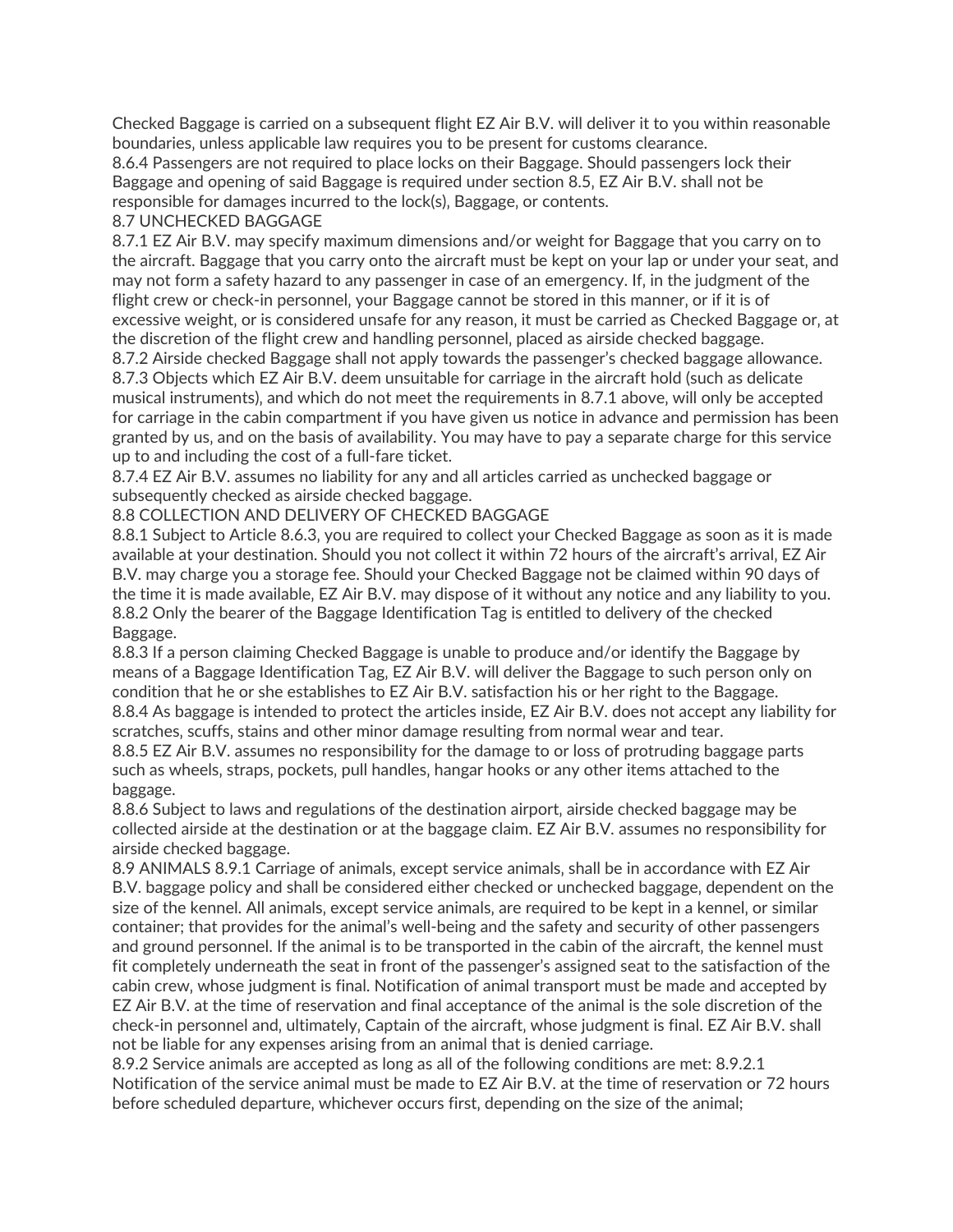8.9.2.2 The passenger provides, upon request, a certified medical statement outlining the medical requirement for the service animal;

8.9.2.3 No additional fee for animal service.

8.9.3 Entry of animals, including service animals, into any country is the full responsibility of the passenger. EZ Air B.V. assumes no responsibility for animals denied entry, quarantined, or euthanized due to denial of entry by government officials.

# **ARTICLE 9 — SCHEDULES' CANCELLATIONS' DELAYS AND DIVERSIONS**

9.1 SCHEDULES 9.1.1 The flight times shown on your Ticket or elsewhere may change between the date of reservation, issuance of the ticket and the date of travel.

9.1.2 When EZ Air B.V. accepts your booking, EZ Air B.V. will notify you of the scheduled flight times in effect as of that time, and it will be shown on your Ticket. It is

possible that EZ Air B.V. may need to change the scheduled flight times after you have booked your flight. If you provide us with your personal e-mail address and/or personal telephone number, EZ Air B.V. will attempt to notify you of any changes by such means. If, after you purchase your Ticket, and within 48 hours the date of travel, EZ Air B.V. changes the scheduled departure time by more than six hours and this is unacceptable to you and EZ Air B.V. is unable to book you on an alternative flight, you may be entitled to a travel credit voucher, accommodation, or, upon application, a refund in accordance with Article 10.2.

9.2 CANCELLATION AND DELAYS 9.2.1 EZ Air B.V. will take all necessary measures to avoid delay in carrying you and your baggage but times shown on timetables or elsewhere are not guaranteed and form no part of the agreement. EZ Air B.V. may at its own discretion, with or without notice and in order to prevent a flight cancellation, substitute alternate carriers or aircraft and if necessary, may alter, add or omit stopping places shown on the ticket or itinerary. Schedules are subject to change without notice. EZ Air B.V. is not responsible for or liable for failure to make connections or to operate any flight according to schedule or for a change to the schedule of any flight. Under no circumstances shall EZ Air B.V. be liable for any special, incidental or consequential damages arising from the foregoing.

9.2.2 If EZ Air B.V. cancels a flight, fails to operate a flight reasonably according to schedule or ceases to operate a route for reasons other than weather, labor strike, airport closure, act of God, general insurrection, act of war, governmental decree, or any other circumstance out of the control of EZ Air B.V., EZ Air B.V. may: 9.2.2.1 Carry you at the earliest opportunity on another of our scheduled services, or EZ Air B.V. sole discretion, an alternative carrier, on which space is available between the same routing points (or on such other route as EZ Air B.V. may agree with you) and, where necessary, extend the validity of your Ticket, all without making any additional charge; or

9.2.2.2 Make a refund in accordance with the provisions of Article 10.2. Upon the occurrence of any of the events set out in this Article 9.2.2' the options set out in Article 9.2.2.1 and 9.2.2.2 are the sole and exclusive remedies available to you and EZ Air B.V. shall have no further liability to you.

9.2.3 If EZ Air B.V. is forced to cancel a flight due to weather, labor strike, airport closure, act of God, general insurrection, act of war, governmental decree, Pandemic or any other circumstance out of the control of EZ Air B.V., EZ Air B.V. will make a best effort to transport you to your destination by our own services' including non-air alternatives. Passengers are encouraged to purchase third-party travel insurance to cover such instances.

9.3 DIVERSIONS If, due to weather, labor strike, airport closure, act of God, general insurrection, act of war, governmental decree, or any other circumstance out of the control of EZ Air B.V., EZ Air B.V. is unable to land at the airfield at your destination and are diverted so as to

land at another airfield then the carriage by air shall, unless the aircraft continues to the original destination, be deemed to be completed when the aircraft arrives at that other airfield.

#### **ARTICLE 10 — REFUNDS**

10.1 REFUNDABILITY Except as provided in Articles 7.1.2, 10.2 and 10.3 of these Conditions, all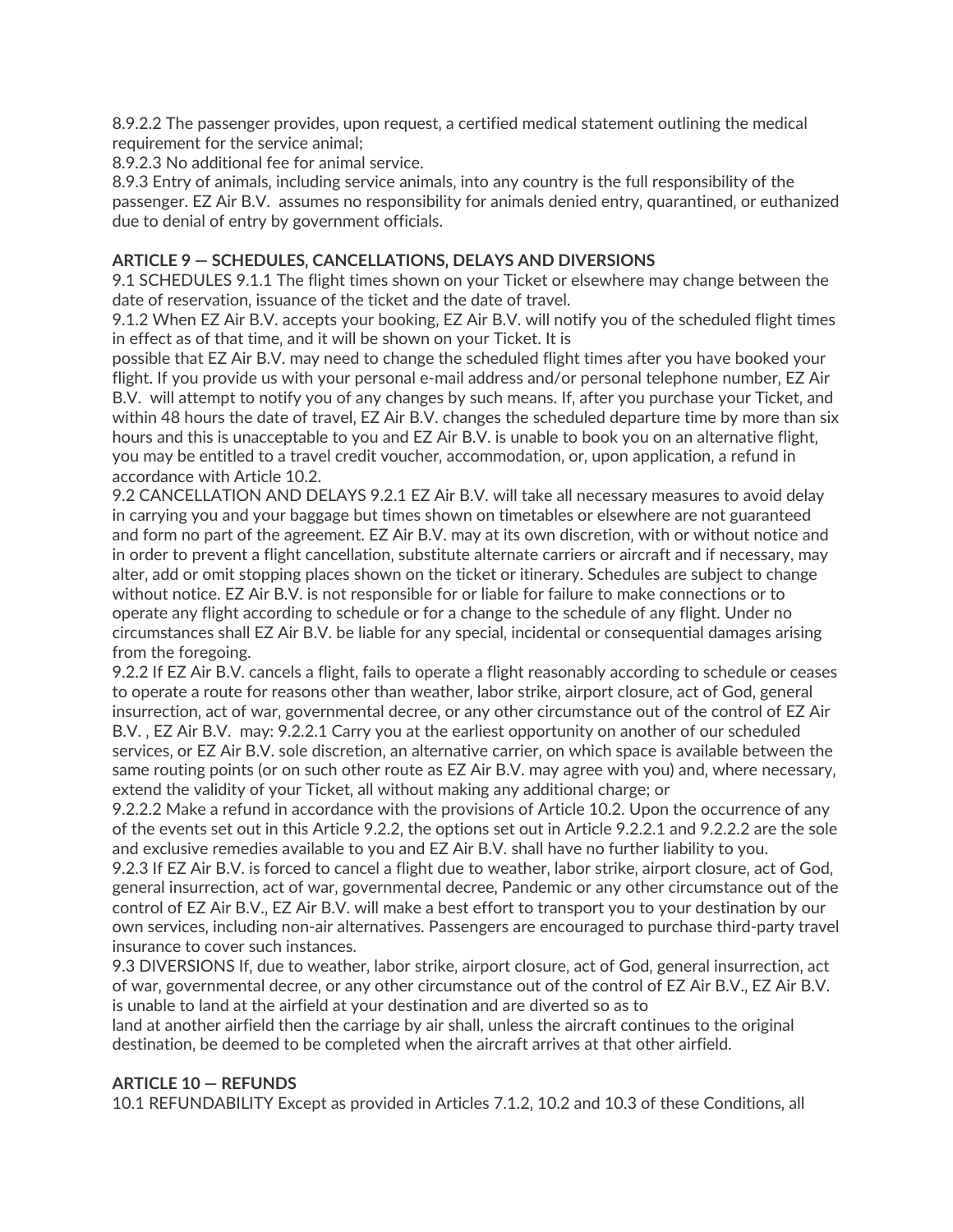monies paid for flights operated by EZ Air B.V. are refundable (providing that the original fare was refundable) less an administration fee based on the class of fare purchased.

10.2 INVOLUNTARY REFUNDS 10.2.1 If EZ Air B.V. cancels a flight, fails to operate a flight reasonably according to schedule or ceases to operate a route, the amount of the refund shall be: 10.2.1.1 If no portion of the Ticket has been used, an amount equal to the fare paid plus any associated taxes, fees and charges paid and collected by us. Any taxes, fees or charges paid for by you to other agencies are a matter entirely between you and them;

10.2.1.2 If a portion of the Ticket has been used, the refund will be not less than the difference between the fare paid and the applicable fare for travel between the points for which the Ticket has been used plus any associated taxes, fees and charges paid (and collected by us) in respect of that part of the journey not undertaken.

# **ARTICLE 11 — CONDUCT ABOARD AIRCRAFT**

11.1 GENERAL If, in our reasonable opinion, you conduct yourself aboard the aircraft so as to endanger the aircraft or any person or property on board, or obstruct the crew in the performance of their duties, or fail to comply with any instructions of the crew including but not limited to those with respect to smoking, drug consumption, or behave in a manner which EZ Air B.V. reasonably believe may cause or does cause discomfort, inconvenience, damage or injury to other passengers or the crew, EZ Air B.V. may take such

measures as EZ Air B.V. deem reasonably necessary to prevent continuation of such conduct, including restraint. You may be disembarked and refused onward carriage at any point, and may be prosecuted for offences committed on board the aircraft. No refund for any unused portion of your ticket will be made by us to you. 11.1.1 Consumption of alcoholic beverages onboard all EZ Air B.V. operated aircraft is strictly prohibited.

11.1.2 In the event that your actions or inactions require an EZ Air B.V. flight to divert for immediate or emergency landing, you may be held liable for any fees, fines, costs, or charges as a result of such diversion including compensation due other passengers under section 9.3.

11.2 ELECTRONIC DEVICES For safety reasons, EZ Air B.V. may forbid or limit operation aboard the aircraft of electronic equipment at the instruction of the flight and cabin crew, including, but not limited to, cellular telephones, laptop computers, portable recorders, portable radios, CD players, electronic games or transmitting devices, including radio controlled toys and walkie-talkies. Operation of hearing aids and heart pacemakers is permitted.

# **ARTICLE 12 — ADMINISTRATIVE FORMALITIES**

12.1 GENERAL 12.1.1 Each passenger is responsible for obtaining all required travel documents and visas and for complying with all laws, regulations, orders, demands and travel requirements, for yourself and any accompanying animals, including service animals, of countries to be flown from, into or through which you transit.

12.1.2 EZ Air B.V. shall not be liable for the consequences to any Passenger or accompanying animal resulting from his or her failure to obtain such documents or visas or to comply with such laws, regulations, orders, demands, requirements, rules or instructions.

12.2 TRAVEL DOCUMENTS Prior to travel, you must present all exit, entry, health and other documents required by law, regulation, order, demand or other requirement of the countries concerned' and permit us to take and retain copies thereof. EZ Air B.V. reserves the right to refuse carriage if you have not complied with these requirements, or your travel documents do not appear to be in order, or appear to be incomplete.

charge assessed against EZ Air B.V. by the Government concerned and for the cost of transporting you from that country. The fare collected for carriage to the point of refusal or denied entry will not be refunded by us and EZ Air B.V. may at our sole discretion use the monies paid on unused portions of your ticket as (partial) payment of any costs incurred by us in removing you as directed by the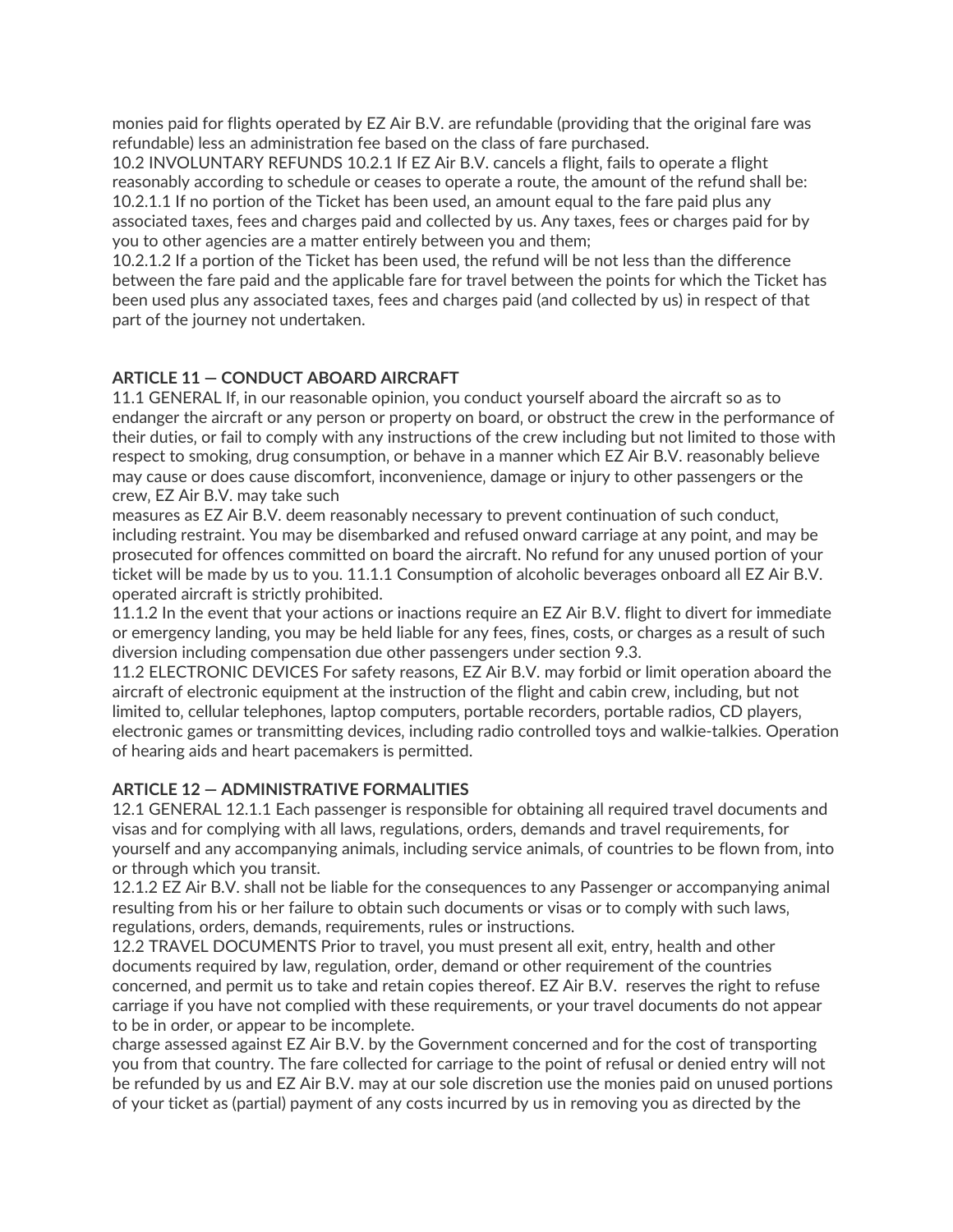Government concerned.

12.3 PASSENGER IS RESPONSIBLE FOR FINES, DETENTION COSTS, ETC. If EZ Air B.V. If EZ Air is obligated to refuse you to board on a flight due to failure to comply with laws, regulations, orders, forms or documentation, any extra cost resolving, EZ Air will not be liable for these (extra) cost. is required to pay any fine or penalty or to incur any expenditure by reason of your failure to comply with laws, regulations, orders, demands or other travel requirements of the countries concerned or to produce the required documents, you shall reimburse us on demand, any amount so paid or expenditure so incurred. EZ Air B.V. may apply towards such payment or expenditure the value of any unused carriage on your ticket, or any of your funds in our possession.

12.5 CUSTOMS INSPECTION If required, you shall attend inspection of your Baggage by customs or other governmental or airport authorities. EZ Air B.V. is not liable to you for any loss or damage suffered by you in the course of such inspection or through your failure to comply with this requirement.

12.6 SECURITY INSPECTION You shall submit to any security checks by duly authorized representatives of governments or airport authorities or by us.

# **ARTICLE 13 - LIABILITY FOR DAMAGE**

13.1 Notice of Liability Limits by International Convention Any applicable conventions or international treaties, namely the Warsaw Convention, that limit the financial liability of EZ Air B.V. are incorporated into these general conditions of carriage by reference. 13.2 Stated Liability limitations 13.2.1 EZ Air B.V. will not be liable for Damage to Unchecked Baggage unless such Damage is caused by our negligence.

13.2.2 EZ Air B.V. is not liable to any passenger for any Damage arising from EZ Air B.V. compliance with applicable laws or Government rules and regulations, or from the passenger's failure to comply with the same.

13.2.3 EZ Air B.V. is not liable for any Damage caused by Passengers and/or Passenger Checked or Unchecked Baggage. Passenger shall be responsible for any Damage caused by the Passenger and/or Passenger's Baggage to other persons or property, including EZ Air B.V. or Airport property.

13.2.4 EZ Air B.V. shall have no liability whatsoever for Damage to articles not permitted to be contained in Checked Baggage under Article 8.3, or for unsuitably packed, perishable, damaged or fragile Baggage or for damage to the exterior of Baggage (e.g. scratches, stains, soiling, dents, tears or rips) resulting from normal wear and tear, or for water damage to Baggage.

13.2.5 EZ Air B.V. is not responsible for any illness, injury or disability, including death, attributable to your physical condition or for the aggravation of such condition.

13.2.6 The contract of carriage, including these Conditions of Carriage and exclusions or limits of liability, applies to our agents, employees and representatives to the same extent as they apply to EZ Air B.V. The total amount recoverable jointly from us and from such employees, representatives and persons shall not exceed the amount of our own liability, if any.

13.2.7 Nothing in these Conditions of Carriage shall waive any exclusion or limitation of our liability under the Convention or applicable laws unless otherwise expressly stated.

# **ARTICLE 14 — TIME LIMITATION ON CLAIMS AND**

#### **ACTIONS**

# 14.1 TIME LIMITATION OF CLAIMS – BAGGAGE

14.1.1 Acceptance of Checked Baggage by the bearer of the Baggage Identification Tag, without complaint and without completion of a Property Irregularity Report at the time of delivery, is prima fascia evidence that it has been delivered in good condition and in accordance with the agreement for carriage. All limits to baggage claims are outlined in section 13.2.3.

14.1.2 If you wish to file a claim or an action regarding Damage to or loss of Baggage, you must notify the destination EZ Air B.V. station prior to leaving the airport premises and send a written report within 24 hours of arrival with information from the original baggage identification tag(s). Failure to